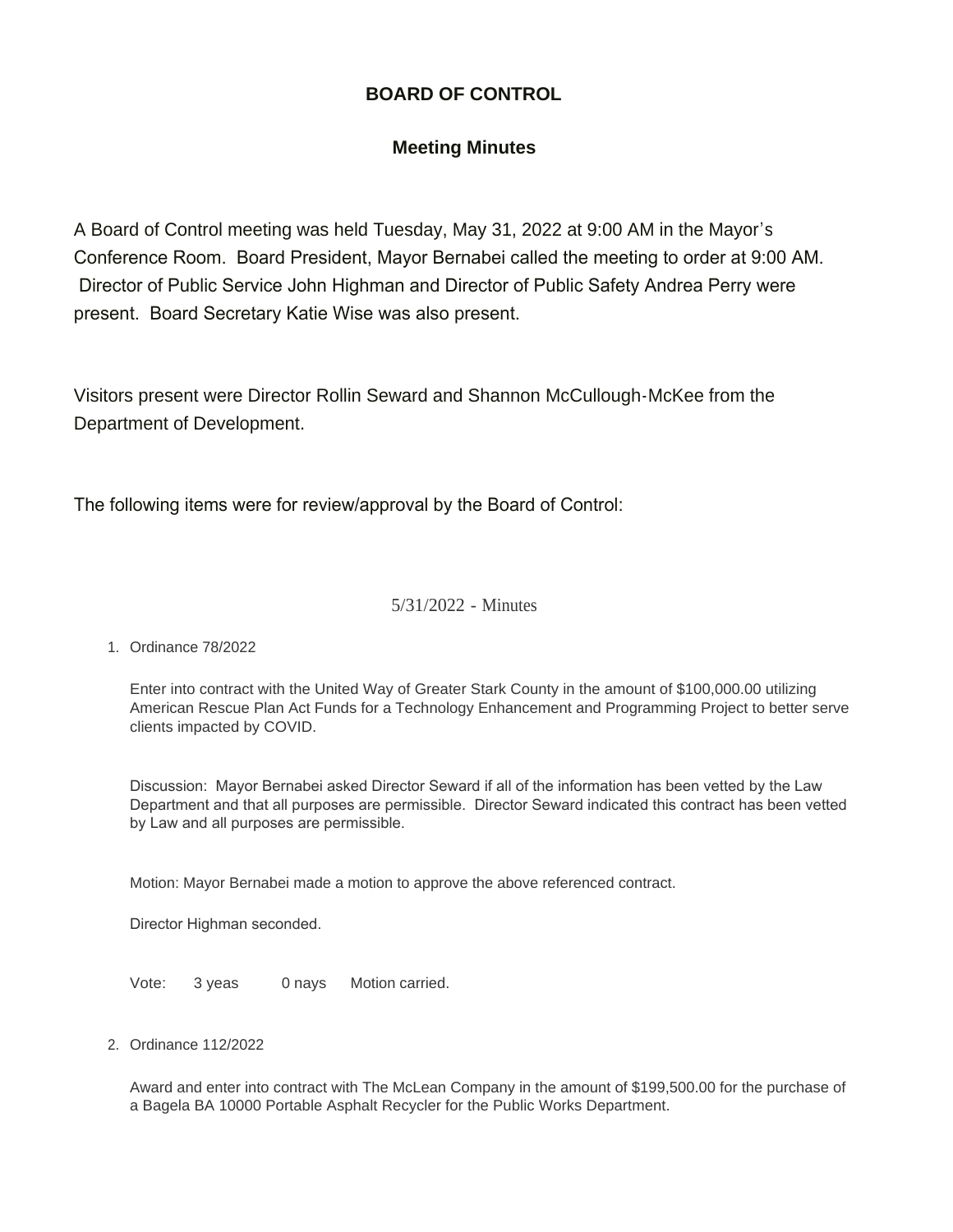Discussion: No discussion.

Motion: Mayor Bernabei made a motion to approve the above referenced contract.

Director Highman seconded.

Vote: 3 yeas 0 nays Motion carried.

Ordinance 69/2022 3.

Enter into a professional services contract with Pavement Management Group, LLC in the amount of \$52,000.00 for continued Pavement Management Services of the network of Canton City streets for the Engineering Department.

Discussion: No discussion.

Motion: Mayor Bernabei made a motion to approve the above referenced contract.

Director Highman seconded.

Vote: 3 yeas 0 nays Motion carried.

Ordinances 124/2021 & 5/2022 4.

Enter into Change Order No. 1 with Wenger Excavating, Inc. in the amount of \$372,530.75 for the Canton South Waterline Extension Phase 2 and Phase 3 Project due to additional paving and ductile iron supply, resulting in a new contract amount of \$5,157,831.65 for the Water Department.

Discussion: No discussion.

Motion: Mayor Bernabei made a motion to approve the above referenced change order.

Director Highman seconded.

Vote: 3 yeas 0 nays Motion carried.

Ordinance 130/2022 5.

Enter into a professional services agreement with Burgess & Niple, Inc. in an amount not to exceed \$104,900.00 for the design of the Harter Heights Area Water Main Replacement Project, Phase 1 for the Water Department.

Discussion: No discussion.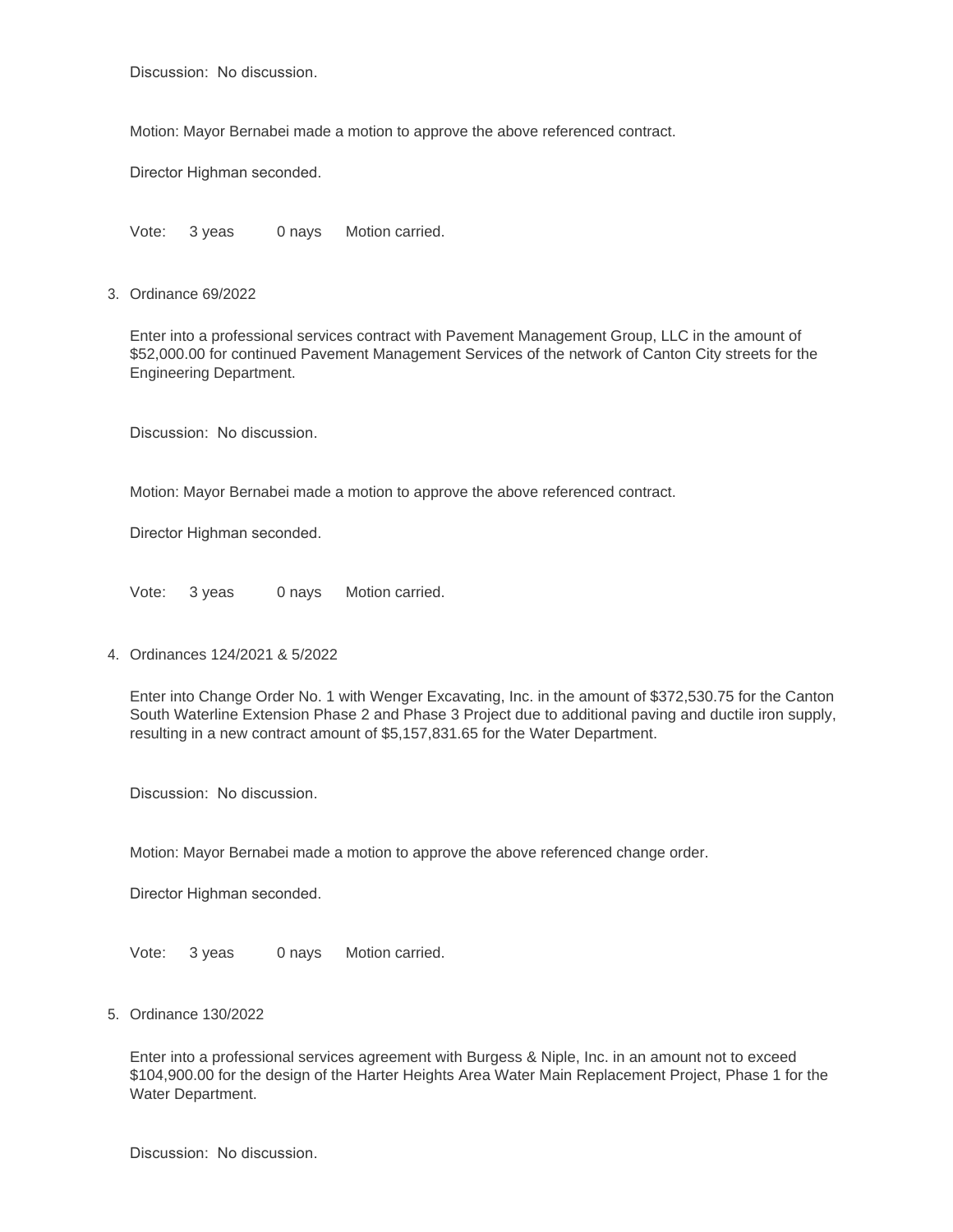Motion: Mayor Bernabei made a motion to approve the above referenced agreement.

Director Highman seconded.

Vote: 3 yeas 0 nays Motion carried.

6. Ordinance 69/2022

Award and enter into contract with Wenger Excavating, Inc. in the amount of \$4,185,559.48 for the Colonial Blvd. NE Reconstruction Project, Phase 1, GP1206 for the Engineering Department.

Discussion: No discussion.

Motion: Mayor Bernabei made a motion to approve the above referenced contract.

Director Highman seconded.

Vote: 3 yeas 0 nays Motion carried.

7. Ordinance 69/2022

Enter into Change Order No. 2 with IBI Group in the amount of \$295,862.00 for the engineering services for Colonial Blvd. Reconstruction Project, Phase 2, GP1206 for the completion of the final design of Phase 2, resulting in a new contract amount of \$679,244.00 for the Engineering Department.

Discussion: No discussion.

Motion: Mayor Bernabei made a motion to approve the above referenced change order.

Director Highman seconded.

Vote: 3 yeas 0 nays Motion carried.

#### Adjournment:

Mayor Bernabei made a motion to adjourn the meeting.

Director Perry seconded.